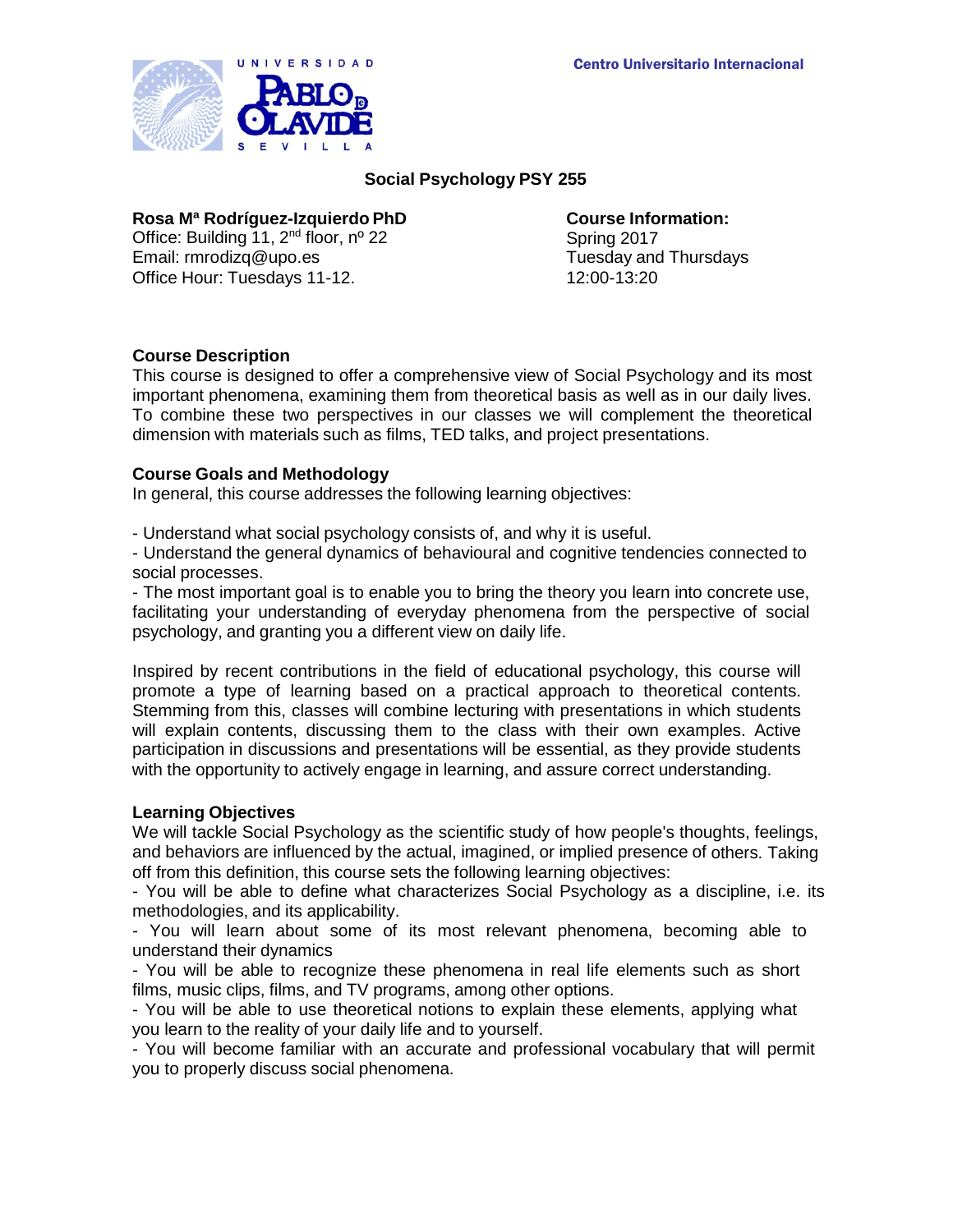#### **Required Texts**

Social Psychology, 3rd Edition (2008). Bordens, K.S., Horowitz, I.A. Freeload Press, ISBN 1-930789-04-1 (material available online).

#### **General Course Policies**

Please do not hesitate to ask about anything that may not be clear to you. You can always ask me in class (or either after, or before), or just pop by my office during office hours. In order to facilitate communication and make it more efficient, please try to avoid emails.

Use of mobile telephones during class is not allowed. The use of computers and tablets will be strictly limited to learning purposes. The use of social networks during class is not allowed.

#### **Course Requirements and Grading**

Students will be evaluated on their ability to articulate and critically apply the terms, concepts and theories from class and readings verbally, during class discussions, as well as in writing, on exams and in written assignments. The final grade for the course is comprised of the following:

**Participation – 10% Research project – 30%,** which consists of: Essay: 15% Presentation: 15% **Mid-term exam –30% Final exam – 30%**

**Participation (10%):** To actively engage in discussions and learn while being in class you need to prepare yourself by reading the contents due for each session. Class presentations will be provided ahead of lessons to guide your reading. Contributing to the discussions with your views and your questions will significantly benefit your learning process, as it favors the assimilation of theoretical notions. Active participation will also facilitate preparation for the exam (as active reading is already learning), and for the work on the research project (as there you can apply thoughts stemming from class discussions).

When discussing, students will be expected to listen attentively to others' views, respectfully express their own and make meaningful and active contributions to class discussions and lectures.

Participation will include in-class presentations of contents, working in groups to explain theoretical ideas to the class using your own examples. Also, they include active and critical watching of videos, preparation of discussion questions, and active participation in the debate. Other activities will involve the elaboration of examples, discussed with the class, and new activities can be proposed by students, as far as they fulfill the learning criteria and allow us to use what we are learning in class.

These activities will foster active learning, as you need the appropriate theory in order to use it. Additionally, they are meant to create a solid base of knowledge, assuring your understanding with guided discussions and feedback provided when necessary.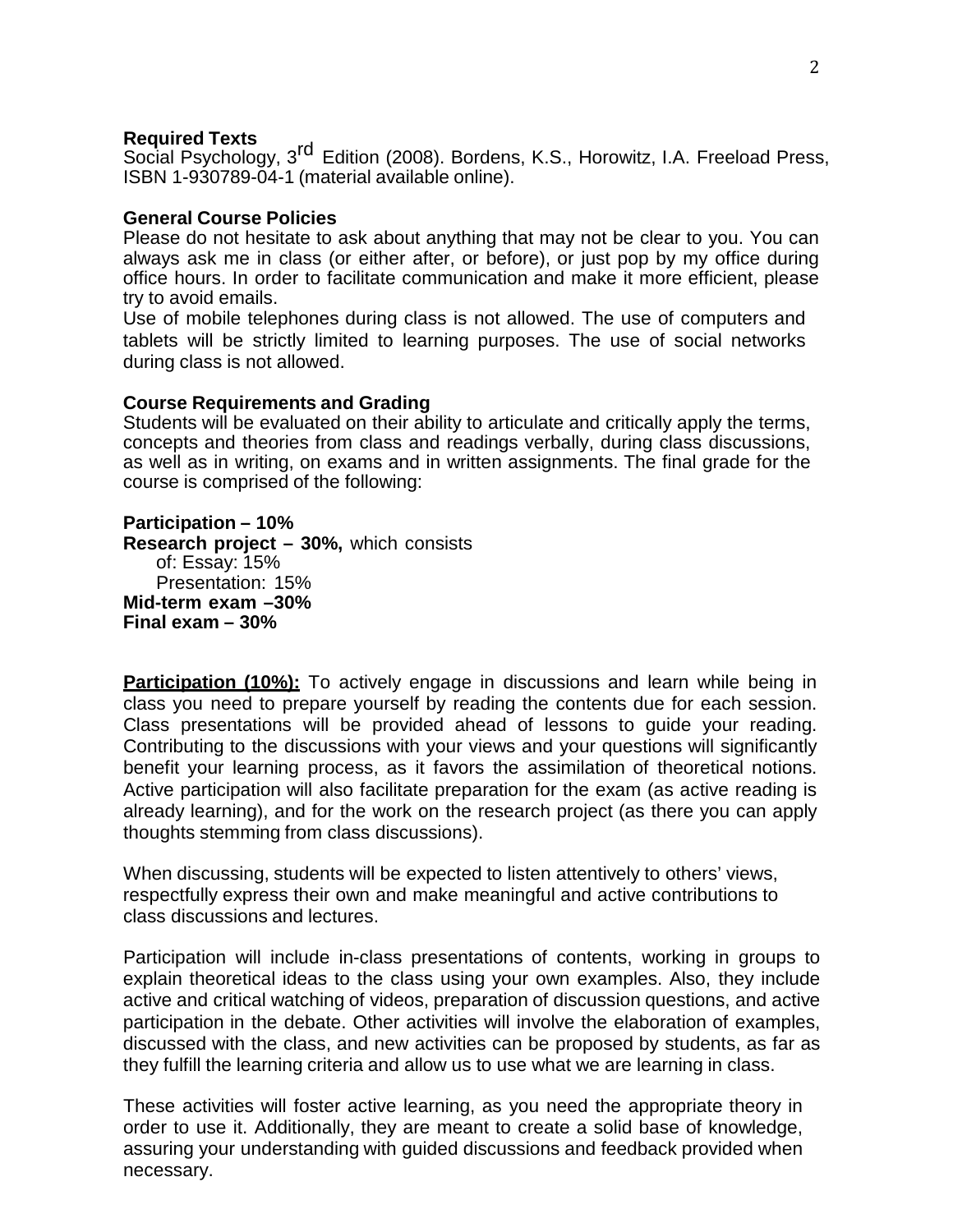**Research Project (30%):** In this project students will work in groups to explore in depth an object of study selected by them or proposed by the professor. This research provides students the opportunity to articulate and apply key terms and concepts from the course, and to use them to discuss topics in which they are interested.

This project includes:

Essay (15%): In your research essay you will select theoretical concepts, case studies, an example from real life, or a topic in which interests you. The objective here is to "use" theory to understand reality, and to delve deeper into those theoretical notions that you find interesting.

Format: Research essays will be 4 pages in length, 1.5 spaced, with 11pt Garamond font. Essays should contain a Bibliography section including academic source materials, **using APA style.**

*Keep in mind*: Essays will be evaluated by the student's ability to critically apply terms and concepts from the course, and also by the tenets and principles of formal academic writing.

Deadlines: you need to send your essay by email two days after your presentation (even if this is Saturday)

Presentation (15%): During the last classes these essays will be presented and discussed in class. This will allow us to wrap up our course with sessions in which we will revise theoretical contents connected to the topics explored in your research essays, discussing previous materials and their use in your analysis.

**Midterm and Final Exams (30 % each):** Exams will include a mixture of multiple choice and short essay questions. Students must demonstrate that they have mastered the theories, concepts and terms from lecture, class discussions, videos and readings. A pre- test exam is scheduled before the mid-term to get familiar with the format.

The mid-term exam will include the material covered till them (Units 1 to 3). The final exam will include the final part of the material (Units 4 to 6).

# Midterm Exam: March  $7<sup>th</sup>$

Final Exam: yet to be confirmed: From  $15<sup>th</sup>$  to  $19<sup>th</sup>$  May.

## **Optional**:

In case you need to improve your grade, you can add a personal addition to the research project. In it you will develop an analysis on your own, applying theoretical contents to reality and using additional sources.

| Spanish<br>grades | 10 | 9,9 | 9<br>Δ | 9,<br>8.                 | 8      |           |        | 6,9                      | 6      | 5<br>$\circ$<br>- ت | 4<br>5. | 4,9  |
|-------------------|----|-----|--------|--------------------------|--------|-----------|--------|--------------------------|--------|---------------------|---------|------|
|                   |    | -   | $\,$   | $\overline{\phantom{0}}$ | ٠      | -         | -      | $\overline{\phantom{0}}$ | -      | -                   | -       | $\,$ |
|                   |    | 9,5 | 9      | 8,5                      | 8      | ∽<br>ں, ו |        | 6,5                      | 6      | 5,5                 | ∽<br>J  | ◡    |
| USA               | A  | n   | A-     | B+                       | B      | B         | B-     | ◡᠇                       | ⌒<br>ັ | ⌒<br>ັ              |         |      |
| <b>ECTS</b>       | A  | B   | B      | . J                      | ⌒<br>ັ | ⌒<br>◡    | ⌒<br>ັ | −                        |        |                     |         | -    |

Spanish grades and their equivalences:

## **Attendance and Punctuality**

Attendance is mandatory. More than 3 unexcused absences will result in the lowering of the final grade. Students with more than 2 such absences may not challenge the final grade received. Punctuality is required.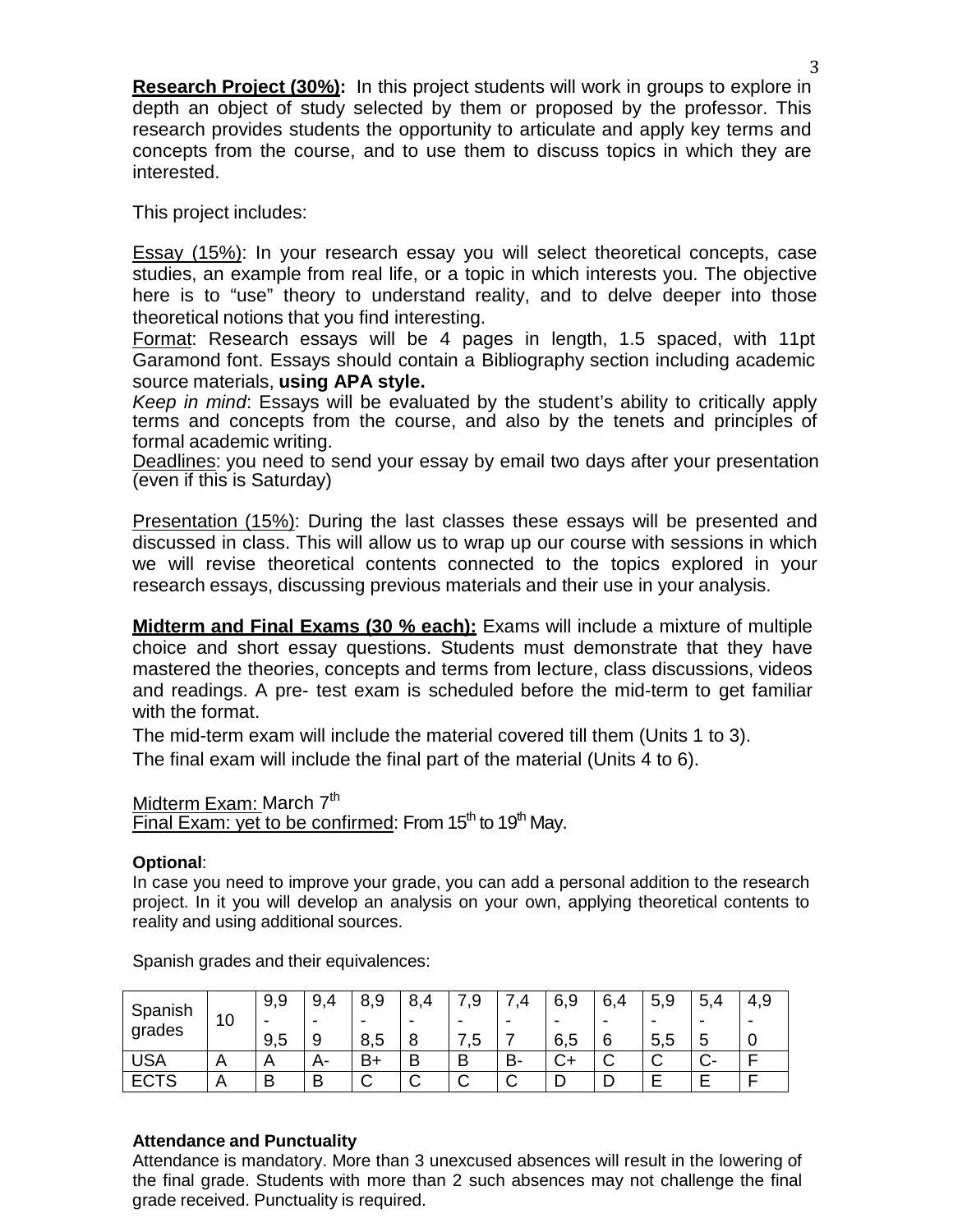If you miss class due to medical reasons, please do not forget to request a note from the doctor to justify your absence.

#### **Missed or Late Work**

If you fail to participate in class on a regular basis, or if you miss assignments (e.g. essays, class presentations, or exams) your final grade will be affected (as you will not be able to sum up the grades of missed activities). Please keep this in mind.

## **Academic Dishonesty**

Academic integrity is a guiding principle for all academic activity at Pablo de Olavide University. Cheating on exams and plagiarism (which includes copying from the internet) are clear violations of academic honesty. A student is guilty of plagiarism when he or she presents another person's intellectual property as his or her own. The penalty for plagiarism and cheating is a failing grade for the assignment/exam and a failing grade for the course. Avoid plagiarism by citing sources properly (using footnotes or endnotes and a bibliography).

#### **Students with Disabilities**

If you have a disability that requires special academic accommodation, please speak to your professor within the first three (3) weeks of the semester in order to discuss any adjustments. It is the student's responsibility to provide the International Center with documentation confirming the disability and the accommodations required (if you have provided this to your study abroad organization, they have most likely informed the International Center already but please confirm).

#### **Behavior Policy**

Students are expected to show integrity and act in a professional and respectful manner at all times. A student's attitude in class may influence his/her participation grade. The professor has a right to ask a student to leave the classroom if the student is unruly or appears intoxicated. If a student is asked to leave the classroom, that day will count as an absence regardless of how long the student has been in class.

| <b>Session</b>                | <b>Topic</b>                                   |                                                                                                                                                                                                                                                         |
|-------------------------------|------------------------------------------------|---------------------------------------------------------------------------------------------------------------------------------------------------------------------------------------------------------------------------------------------------------|
|                               | <b>Course presentation</b>                     |                                                                                                                                                                                                                                                         |
| January 26 <sup>th</sup>      |                                                |                                                                                                                                                                                                                                                         |
| 2<br>January 31st             | 1: Introduction to Social<br><b>Psychology</b> | What is Social Psychology? How does it<br>explain human behavior? How does it study<br>it? In this chapter we will take off from these<br>questions to introduce Social Psychology as<br>a field, having a look at its methodological<br>possibilities. |
| 3<br>February 2 <sup>nd</sup> | 2. Social-Self                                 | What is the self? And how do we know our<br>selves? To tackle these two questions we<br>will revise the contributions of the most<br>relevant theories in the field of Self-Studies.                                                                    |
| 4<br>February 7 <sup>th</sup> | <b>Social-Self</b>                             |                                                                                                                                                                                                                                                         |
| 5<br>February 9 <sup>th</sup> | <b>Social-Self</b>                             |                                                                                                                                                                                                                                                         |

## **Class Schedule**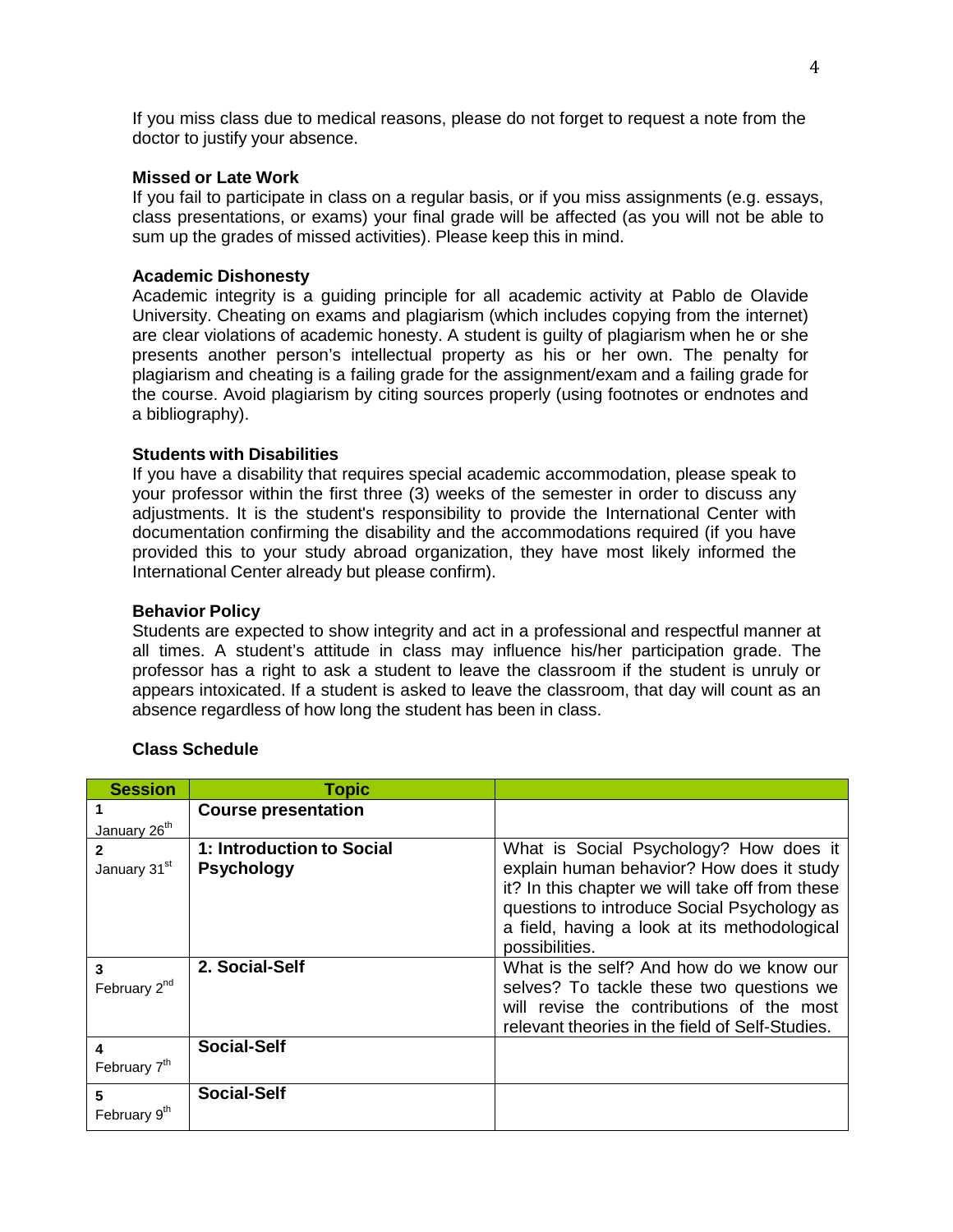| 6<br>February 14 <sup>th</sup> | 3. Social-Perception                | How are our impressions formed? How do<br>first impressions work? Do we always<br>perceive the others consciously? Do we<br>control how we process information? Here<br>we will explore what influences (not always<br>consciously) our perceptions. We will<br>discuss how we "read" situations, people,<br>elaborating impressions that reach our<br>behaviors and our emotions.       |
|--------------------------------|-------------------------------------|------------------------------------------------------------------------------------------------------------------------------------------------------------------------------------------------------------------------------------------------------------------------------------------------------------------------------------------------------------------------------------------|
| 7<br>February 16 <sup>th</sup> | <b>Social Perception</b>            |                                                                                                                                                                                                                                                                                                                                                                                          |
| 8<br>February 21 <sup>th</sup> | <b>Social Perception</b>            |                                                                                                                                                                                                                                                                                                                                                                                          |
| 9<br>February 23rd             | <b>Social Perception</b>            |                                                                                                                                                                                                                                                                                                                                                                                          |
| 10<br>March 2 <sup>nd</sup>    | Pre-exam                            | Exercise to self-check your preparation and to<br>get familiar with the exam format                                                                                                                                                                                                                                                                                                      |
| 11<br>March 7 <sup>th</sup>    | Mid-tem exam                        |                                                                                                                                                                                                                                                                                                                                                                                          |
| 12<br>March 9 <sup>th</sup>    | 4. Prejudice and Discrimination     | When considering prejudice we come cross<br>two other interrelated concepts: Stereotypes<br>and discriminations. Taken together these<br>three make up a triad of processes that<br>contribute to negative positions, emotions,<br>and behaviors directed at members of<br>certain social groups. Here we will look into<br>the definitions of these concepts and into<br>their dynamics |
| 13<br>March 14th               | <b>Prejudice and Discrimination</b> |                                                                                                                                                                                                                                                                                                                                                                                          |
| 14<br>March 16 <sup>th</sup>   | <b>Prejudice and Discrimination</b> |                                                                                                                                                                                                                                                                                                                                                                                          |
| 15<br>March 21 <sup>st</sup>   | <b>5. Close Relations</b>           | What is love and how do we feel attracted to<br>others? In this section, we explore these and<br>more questions connected with love, need of<br>affiliation and intimacy.                                                                                                                                                                                                                |
| 16<br>March 23rd               | <b>Close Relations</b>              |                                                                                                                                                                                                                                                                                                                                                                                          |
| 17                             | <b>Close Relations</b>              |                                                                                                                                                                                                                                                                                                                                                                                          |